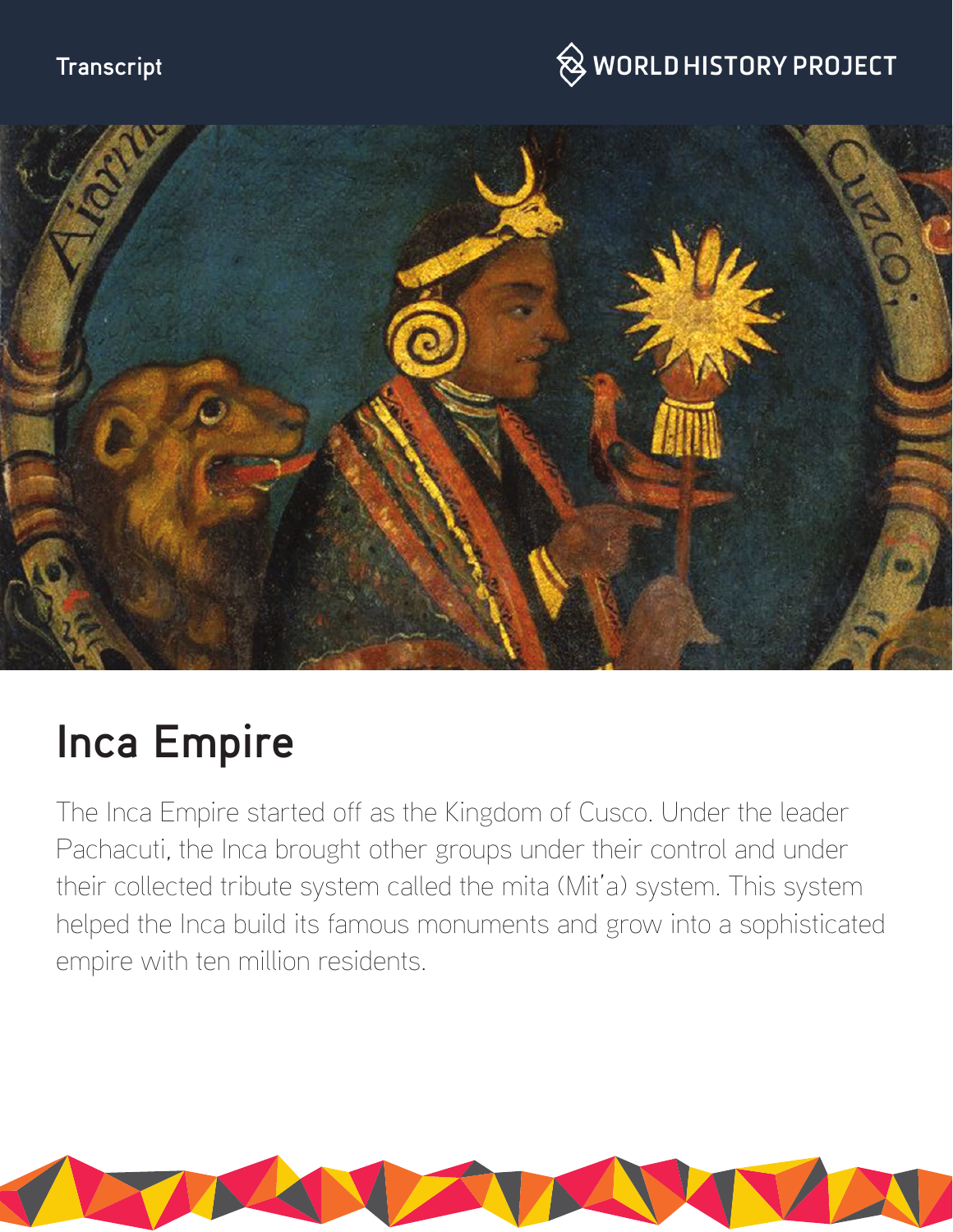

#### **00:01**

*Timeline shows empires between 2000 BCE and 2000 CE*

## **00:41**

*Map shows Cusco; a photo of Machu Picchu*

*A drawing of Pachacuti* 

What we're going to do in this video is think about the significant empires that formed shortly before the European colonization of the Americas. In particular, we're going to focus on the Inca Empire. In other videos, we have talked about the Aztecs. But what's interesting is this period of time in the 15th and early 16th centuries, when these empires form, but then shortly thereafter—about 100 years after they form—they are conquered by the Spanish conquistadors. So let's focus on the Inca Empire, but keep it in comparison to some of the other significant empires and civilizations we know about.

So, as we enter into the 15th century, we have the kingdom of Cusco. What we now call the Inca Empire did not exist yet. The ninth ruler of the kingdom of Cusco, a gentleman by the name of Pachacuti, he decides to go on a fairly aggressive effort of expansion. And it is Pachacuti that takes the Incas from the kingdom of Cusco and creates an empire. Now, as I mentioned, they did not call themselves the Incas. "Inca" was actually their word for ruler. So this was Pachacuti Inca. Their name for the empire that gets started by Pachacuti was Tawantinsuyu. And what it's really referring to is the four regions. And you can see the four regions here that were conquered, with Cusco at the center.

**01:36** Now, one of the interesting things is that right around the same time—we talk about it in another video—you have the Aztec Empire forming. The Aztec civilization exists well before that, as does the pre-Inca Empire civilizations. But in the 15th century is also when you have the Aztec Empire form. The Mayan civilization, by this point, is in its post-classical period. Its classical period is in bold right over here. But there are still many independent Mayan city-states in the Yucatan Peninsula. But the two notable empires here are the Aztecs and the Incas, which form in the 15th century.

**02:17** *Modern-day photo of Machu Picchu* What makes them an empire is that you have one group—in the case of the Incas, the kingdom of Cusco—conquering other peoples and taking tribute from them. Now, what was interesting about the Incas is that they were able to form this large empire, the largest empire in the Americas at the time of the European conquest. This empire had ten million people in it. And what's amazing is, is that you have this large, powerful empire with significant building projects. This is a picture of Machu Picchu. Historians believe that it was built as an estate for Pachacuti. So they were able to do this sophisticated construction despite not having a written system as we know it. They had a system of knots for some forms of record keeping. But despite that, they were able to have a sophisticated society. Their way of taxing people was not through formal coinage. They didn't have a monetary system as we know it. Members of their society had to dedicate a proportion of their labor to the empire, to the emperor.

> And this might seem different than what we do, but if you think about it, if my income is taxed at 30% or 35% in, say, the U.S., essentially what I'm giving to the government is 35% of the work of my labor. I'm just doing it through a monetary system. They did it directly. A certain percentage of my labor would directly have to be for the empire. And that's how things like Machu Picchu actually got built. This was called the Mit'a system.

## **03:22**

*Portrait of Francisco Pizarro*

2